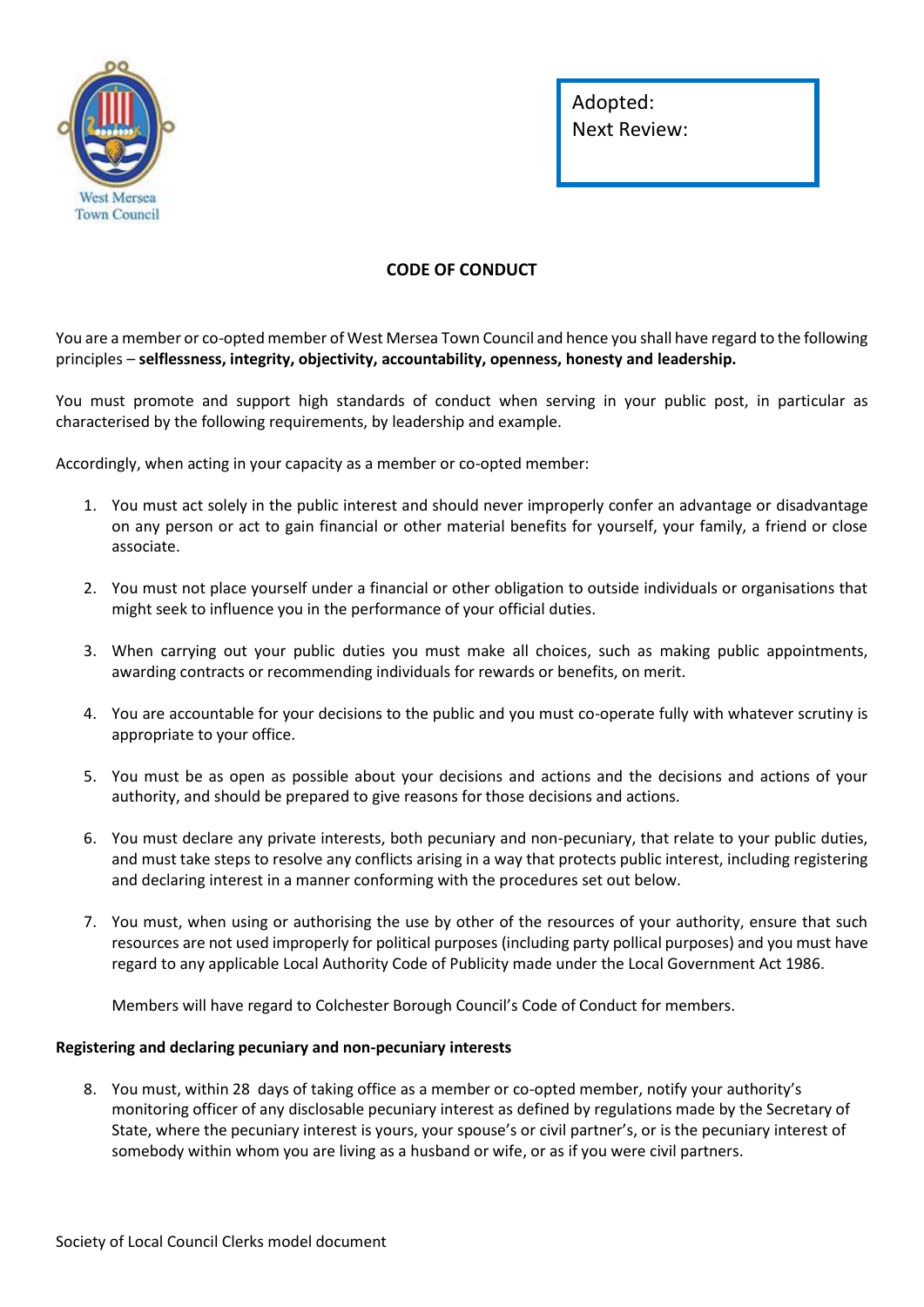- 9. In addition, you must, within 28 days of taking office as member or co-opted member, notify your authority's monitoring officer of any disclosable pecuniary or non-pecuniary interests which your authority has decided should be included in the register.
- 10. If an interest has not been entered onto the authority's register you must disclose the interest to any meeting of authority at which you are present, where you have a disclosable interest in any matter being considered and where the matter is not a sensitive interest.
- 11. Following any disclosure of an interest which is not on the authority's register or the subject of pending notification, you must notify the monitoring officer of the interest within 28 days beginning with the date of disclosure.
- 12. Unless dispensation has been granted you may not participate in any discussion of, vote on, or discharge any function related to any matter in which you have a pecuniary interest as defined by regulations made by the Secretary of State. Additionally, you must observe the restrictions your authority places on your involvement in matters where you have a pecuniary or non-pecuniary interest as defined by your authority.